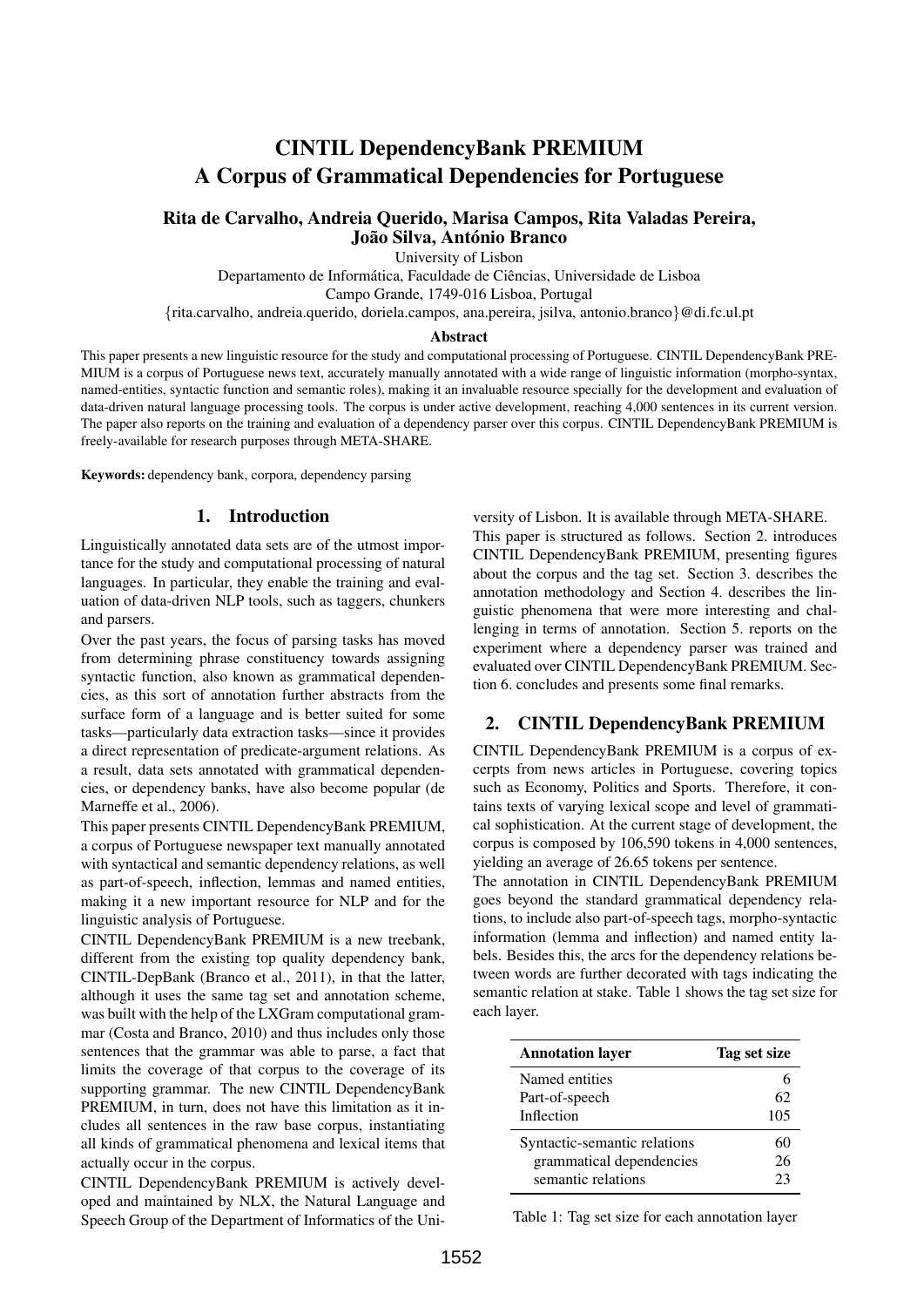The current paper will focus on the annotation layer with the dependency relations. The syntactic dependency tag set covers the usual grammatical relation dependencies, such as Subject (SJ), Direct (DO), Indirect (IO) and Oblique (OBL) Objects, Modifiers (M), Specifiers (SP), Predicates (PRD), Complement (C), etc. The words forming a multiword expression are connected together by a relation with the category of the expression, for instance CONJ for a multi-word conjunction.

The syntactic dependency tag set has a total of 26 tags. Some of these can be combined with semantic role tags, which total 23, yielding tags such as SJ-ARG1 (Subject, first argument) or M-CAU (Causal Modifier), resulting in the 60 syntactic-semantic dependency relation tags. For example, the syntactic tag M (Modifier) is always combined with one of 10 semantic tags, like POV (Point-of-view), TMP (Temporal) or LOC (Location). Another example are the multiple possible combinations between the SJ (Subject) tag and the semantic label indicating its role. In most cases, the Subject receives the semantic label ARG1 (first argument), but there are other labels for subjects in particular syntactic constructions, such as ARG2ac, which marks the subject in an anti-causative construction, and ARG11, which is used to mark the subject of a subject-control verb (cf. Figure 5).

# 3. Methodology

As a starting corpus, we take CINTIL (Barreto et al., 2006), a corpus with approximately 1 million tokens, already annotated with manually verified information on part-ofspeech, morphology and named entities, and add labeled syntactic dependency relations by automatically analysing it with the LX-DepParser dependency parser.<sup>1</sup> This tentative annotation is then manually corrected by experts in Linguistics.

Evaluation of the automatic parsing against the outcome of the manual annotation, using the Labeled Attachment Score (LAS) metric (Nivre et al., 2007a), shows that 69.70% of the automatic annotations were assigned correctly, thus greatly reducing the amount of subsequent manual correction work that is needed.

### 3.1. Manual Annotation Tool

Manual correction is supported by WebAnno,<sup>2</sup> an opensource, general-purpose, web-based annotation system (Yimam et al., 2013). It possesses a set of design features that are useful for the annotation we need to carry out: Web-Anno allows creating an annotation project and fully customize it by specifying each annotation layer in terms of its set of valid tags and type—i.e. whether the layer contains a tag per word (e.g. POS), or assigns tags to spans of words (e.g. named entities), or is composed of relations between words (e.g. dependencies). The annotated files are stored in a simple format, which allows us to convert our annotated corpus into that format and import it into WebAnno. After annotation, it is also straightforward to convert the resulting files into a standard format, such as CoNLL. The annotation process itself is supported by a user-friendly and intuitive interface that allows editing a tag by clicking on it and defining a dependency relation between words by dragging an arc between them (Figure 1 shows a sentence as viewed in WebAnno).<sup>3</sup> Being web-based, WebAnno runs directly in a browser, which means that it is not necessary to install any specific software on the machines used by the annotators and that all annotated files are automatically stored in the server. This is coupled with a project management design feature that allows for the administrator of a project to distribute the files to be annotated among the annotators, and a curation feature that automatically finds mismatches between annotators.

### 3.2. Annotation Task

To ensure a reliable linguistically interpreted data set, manual correction is done by two annotators working under a double-blind scheme, and is followed by a phase of data curation where a third annotator adjudicates any mismatches. All the annotators have graduate or postgraduate education in Linguistics or similar fields and follow specific guidelines elaborated for the task (Branco et al., 2015). Agreement between annotators, measured by taking the data produced by one of the annotators as reference and comparing it with that of the other annotator, is at 88.60% LAS.

# 4. Challenges

Using a statistical parser for the initial annotation enables full coverage of the corpus since every sentence gets an analysis, but it also raises some challenging issues, namely the occasional errors in the corpus that must nonetheless be annotated and the multiplicity of complex linguistic phenomena found.

### 4.1. Errors in the Corpus

By errors in the corpus we understand, for example, (i) punctuation errors, like placing a comma between the subject and the verb, (ii) gender and number agreement mismatches, (iii) problems involving verbal subcategorization, etc. For such mistakes we assign a special ERROR relation.

Figure 2 shows an example of a problem in the subcategorization of the verb *ajudar* (to help). In this sentence the writer incorrectly used an Indirect Object (pronoun *lhe*) instead of a Direct Object (pronoun *o*). To signal this error, the relation between the verb *ajudar* (to help) and the pronoun *lhe* (to) is labeled with the ERROR relation.

### 4.2. Linguistic Phenomena

Besides the ungrammatical sentences, there are multiple complex linguistic phenomena to recognize and annotate, such as comparative constructions, adverbial subordination,

 $1$ On-line demo at http://lxcenter.di.fc.ul.pt/ services/en/LXServicesParserDep.html. For the purposes of the tentative annotation of CINTIL, the dependency parser was trained to produce syntactic-semantic labels for the relations.

<sup>2</sup>https://webanno.github.io/webanno/

<sup>&</sup>lt;sup>3</sup>The colored boxes correspond to other annotation layers: POS (blue), lemma (yellow), inflection (red) and named entities (lilac).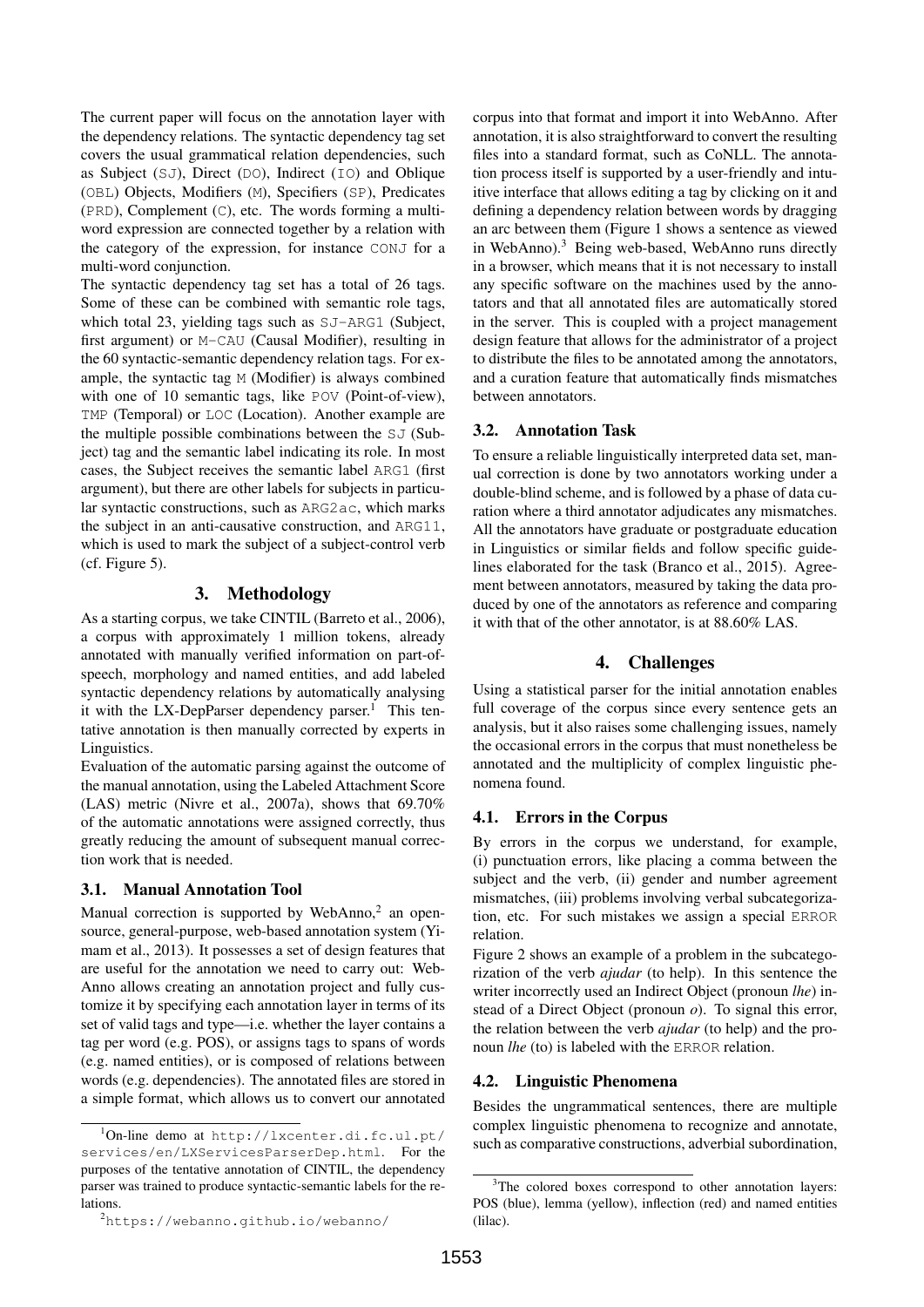

Figure 1: An annotated sentence in WebAnno: "É *o início de uma pequena aventura", disse Monteiro Coelho. l* "It is the beginning of a small adventure", said Monteiro Coelho.



Figure 2: An ERROR relation: *Os investidores bem procuraram as notícias que lhe poderiam ajudar a tomar as decisões*, *mas estas não apareceram.* / The investors did look for the news that could have helped them to make the decisions, but these did not appear.

passive constructions, complex predicates (auxiliary, raising, modal and control verbs), relative constructions, null subjects, elided elements, among many others.

We have sought to ground our annotation choices on established linguistic theorizing. Sometimes, though, the grammatical phenomenon is only described in the literature without a syntactic analysis being proposed; in other cases, there are several proposed analyses that conflict with each other; and, at other times, even though we, as native speakers, may recognize a sentence as being grammatical, there are no references to the phenomenon in reference grammars such as (Cunha and Cintra, 1986), (Mateus et al., 2003) or (Raposo et al., 2013). In any case, after a thorough bibliographic research, it was necessary to make a decision. In this section we provide a few illustrative examples. For a detailed account of these decisions, please refer to the specific annotation guidelines (Branco et al., 2015) designed for the task.

### 4.2.1. Complex Predicates

Figure 3 shows a single sentence that contains complex predicates, involving the modal construction *deveriam ficar* (they should stay), the passive construction *foram postas* (they were placed), and the raising-to-object predicate *nos deixarem aproximar* (letting us approach).<sup>4</sup>

#### 4.2.2. Emphatic Duplication

Figure 4 shows an example of emphatic duplication, i.e. when the same argument position is filled with two elements. In such cases, it is necessary to choose with which element the verb establishes its OBL-ARG2 relation. We opt for choosing the element that brings more information to the sentence. For this specific example, that is *a o quartel* (to the barracks) instead of *la´* (there).

#### 4.2.3. Cleft Constructions

Another example of a phenomenon described in the literature, but for which we had to establish an analysis, is the cleft construction. One type of cleft clauses, in Portuguese, is constructed with a conjugated form of the verb *ser*+X+*que* (to be+X+that), where X is the focused expression, as exemplified in Figure 5. The constituents of the cleft construction  $s\tilde{a}o...$  *que* (it is...that) are tagged with the part-of-speech ADV and have a relation of C between them. The relation between the focused expression and the form of the verb *ser* (to be) is tagged with M-ADV.

#### 4.2.4. Coordination with Shared Dependents

Figure 6 is an example of two coordinated elements that share the same complements or modifiers. In this example, *motivações* (motivations) and *rosto* (face) are coordinated, but the relations between these two elements and the prepositional phrase *de este serial killer* (of this serial killer) are different. In the noun phrase *as motivações de \_ este serial killer* (motivations of this serial killer), the relation between the noun and the prepositional phrase is OBL-ARG1; while in the noun phrase *o rosto de este serial killer* (face of this serial killer), the relation between the noun and the prepositional phrase is M-ADV. This is represented in the dependency graph through the use of multiple heads, namely the two incoming arcs on the word *de*, which is the head of the prepositional phrase.

# 5. Training a Parser

One of the main usages of linguistically annotated data sets is to support the training and evaluation of data-driven NLP tools. In this section we report on an experiment where we trained and evaluated a data-driven dependency parser over CINTIL DependencyBank PREMIUM in order to obtain an indirect indication of the quality of the dependency bank.

### 5.1. Representational Choices and Parsing

Dependency banks usually represent the dependency structure of a sentence through a tree whose root is the main verb of the sentence, although there are some phenomena whose linguistic analysis might be best represented through a graph structure that is not a tree, like relative structures or the coordination with shared dependents, which is represented using multiple heads.

The reason why dependency banks are usually restricted to tree structures is not linguistic, but algorithmic, since finding a parse, if such non-tree structures are allowed, can be an intractable problem (McDonald and Pereira, 2006). Though there has been some research done on extending

<sup>&</sup>lt;sup>4</sup>The underscore in the token *em* is the notation used in the CINTIL corpus to indicate that that token results from expanding a contracted form. For instance, the two tokens *em o* result from the tokenization stage expanding the contracted form *no*.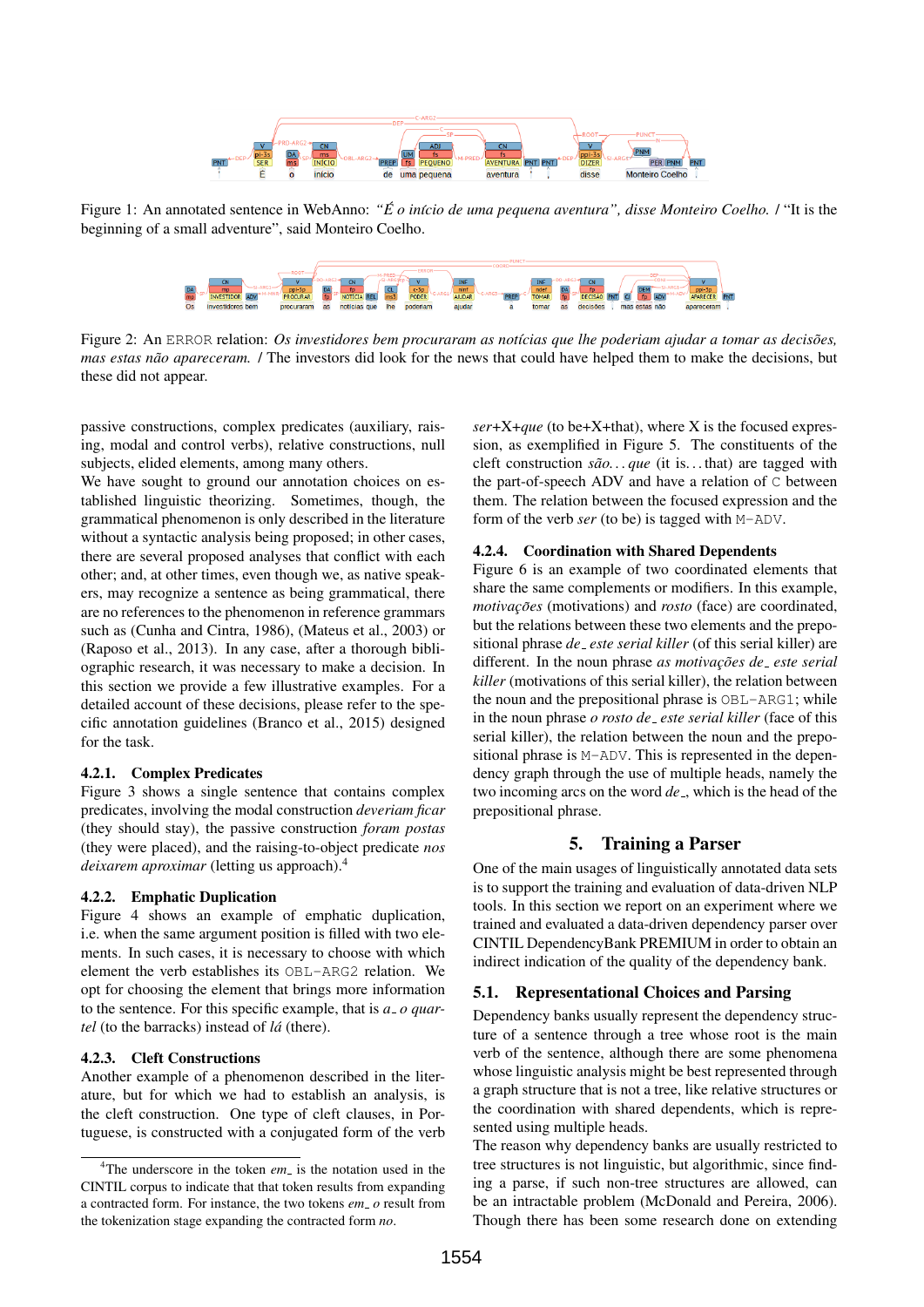

Figure 3: A complex predicate: *Deveriam ficar em aquele pedestal em o qual foram postas sem nos deixarem aproximar.* / They should stay in that pedestal in which they were placed on without letting us approach.



Figure 4: Emphatic duplication: *Eles vão lá amanhã a o quartel.* / Tomorrow they will go there to the barracks.

parsing algorithms to handle these more complex structures (McDonald and Pereira, 2006), the available dependency parsers cannot handle them. As such, these sentences are removed from the corpus before training and evaluating the parser.

In the particular case of CINTIL DependencyBank PRE-MIUM, 195 out of the 4,000 sentences, or nearly 5%, have to be left aside, leaving 3,805 sentences, with 98,543 tokens, to be used for this experiment.

Another representational choice that has an impact on the parsing algorithm is whether non-projective dependencies are allowed. Following the same rationale as before, given that some linguistic phenomena are best represented by non-projective dependencies, the guidelines do not prevent their use. This is not a serious impediment to the choice of parser since there are many parsing algorithms (e.g. (Mc-Donald et al., 2005)) that are able to handle graphs with non-projective dependencies.

Out of the 3,805 sentences used in the experiment, approximately 9.5% have non-projective dependencies.

#### 5.2. Universal Dependencies

Universal Dependencies (UD) is an annotation scheme that strives to be usable and consistent across multiple languages. It is based on Stanford Dependencies (de Marneffe et al., 2014) and it further incorporates the universal POS tag set of Petrov et al. (2012) and the Interset (Zeman, 2008) morpho-syntactic tag set.

CINTIL DependencyBank PREMIUM does not follow the UD annotation scheme. Recognizing that UD is adopted by many in the NLP community as a *de facto* standard, we have developed a tool for converting the CINTIL annotation scheme to UD, similar to what is done for multiple languages in the HamletDT collection of corpora (Zeman et al., 2014).

#### 5.3. Tag Set Granularity

CINTIL DependencyBank PREMIUM has a highly detailed tag set of dependency labels due to syntactic relations having been extended with their semantic roles, as described in Section 2..

We run two experiments over the corpus, one with the full syntactic-semantic tag set, and another where the semantic role is removed from the dependency labels, yielding *strictu sensu* dependency relations.

#### 5.4. Parser Evaluation

We used MaltParser (Nivre et al., 2007b), a generic parsing framework whose components can be configured by the user. These components are the parsing algorithm, which works over state transitions; the module that builds the feature vector representation of the parser state; and a Support-Vector Machine classifier that, given a parser state, chooses a parser action.

The MaltParser system allows tuning any of these three components. For the purposes of this experiment, we rely on MaltOptimizer (Ballesteros and Nivre, 2012), a tool that automatically runs and tests MaltParser under different preset configurations, and picks the setup that provides the best LAS score.

MaltOptimizer, after running a 5-fold cross-validation experiment over the data set, finds a MaltParser configuration that gives 80.77% LAS when using the full tag set, and 83.12% LAS with the coarser tag set without semantic roles, as summarized in Table 2.

| dependency tag set     | LAS    |
|------------------------|--------|
| with semantic roles    | 80.77% |
| without semantic roles | 83.12% |

Table 2: Parser evaluation

As expected, performance is lower when the more granular tag set is used, due to the inevitable data-sparseness issues that come from using a larger tag set.

The LAS score when assigning only syntactic function labels (i.e. without a semantic role) is below the best results that have been achieved for Portuguese in similar tasks, like the 87.6% achieved by the best system on the CoNLL-X Shared Task<sup>5</sup> (Buchholz and Marsi, 2006), or the  $88.24\%$ reported in (Silva, 2014). We note, however, that these other systems were obtained by training over larger corpora, viz. 9,100 sentences for the former and 5,400 sentences for the latter.

<sup>&</sup>lt;sup>5</sup>While the parser trained on CINTIL DependencyBank PRE-MIUM is worse than the best system in the CoNLL-X shared task, it scored well above the average of the participating systems, which is at 80.6% LAS.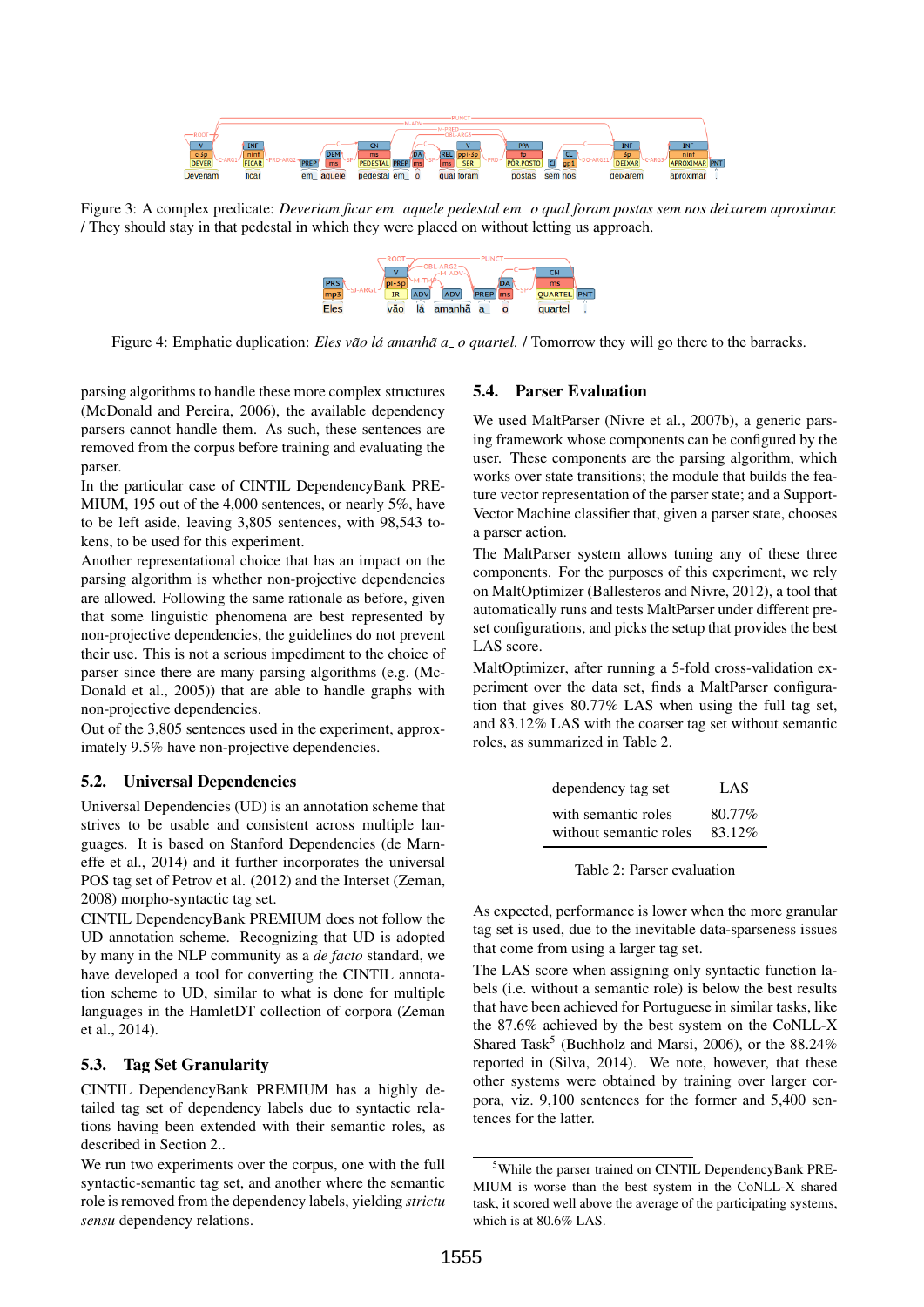

Figure 5: Cleft construction: Mas a verdade é que são os próprios deputados, com a sua tibieza, que admitem estar a lesar *o Estado.* / But the truth is that it is the deputies themselves that, with their own indifference, admit to be damaging the State.



Figure 6: Coordination with shared dependents: *O que não é sabido são as motivações e o rosto de<sub>-</sub> este serial killer a a portuguesa.* / What is not known are the motivations and the face of this Portuguese-style serial killer.

# 6. Final Remarks

CINTIL DependencyBank PREMIUM is under active development, our goal being to keep expanding it until all sentences from the underlying corpus have been annotated. As a growing corpus with a large variety of annotated complex linguistic phenomena, CINTIL DependencyBank PREMIUM can be used for training statistical dependency parsers that are to be used in a broad range of applications that need to deal with unrestricted text. At its current size, with 4,000 sentences, it already allows training a dependency parser that achieves the very competitive score of 83.12% LAS, a value that is bound to increase as the corpus grows.

CINTIL DependencyBank PREMIUM brings a new annotation layer into the existing corpus. Given the breadth of linguistic phenomena that are represented, it enables further linguistic studies that need to search that corpus for specific dependency structures.

CINTIL DependencyBank PREMIUM is available through the META-SHARE repository.<sup>6</sup>

# 7. Acknowledgments

This work was partly funded by the Portuguese Foundation for Science and Technology through the Portuguese project DP4LT (PTDC/EEI-SII/1940/2012) and by the European Commission through project QTLeap (EC/FP7/610516).

# 8. Bibliographical References

- Ballesteros, M. and Nivre, J. (2012). MaltOptimizer: A system for MaltParser optimization. In *Proceedings of the 8th Language Resources and Evaluation Conference (LREC)*, pages 2757–2763.
- Barreto, F., Branco, A., Ferreira, E., Mendes, A., Nascimento, M. F., Nunes, F., and Silva, J. (2006). Open resources and tools for the shallow processing of Portuguese: The TagShare project. In *Proceedings of the 5th Language Resources and Evaluation Conference (LREC)*, pages 1438–1443.
- Branco, A., Castro, S., Silva, J., and Costa, F. (2011). CIN-TIL DepBank handbook: Design options for the repre-

sentation of grammatical dependencies. Technical Report DI-FCUL-TR-2011-03, University of Lisbon.

- Branco, A., Silva, J., Querido, A., and de Carvalho, R. (2015). CINTIL DependencyBank PREMIUM handbook: Design options for the representation of grammatical dependencies. Technical Report DI-FCUL-TR-2015- 05, University of Lisbon.
- Buchholz, S. and Marsi, E. (2006). CoNLL-X shared task on multilingual dependency parsing. In *Proceedings of the 10th Conference on Natural Language Learning (CoNLL)*, pages 149–164.
- Costa, F. and Branco, A. (2010). A deep linguistic processing grammar for Portuguese. In *Proceedings of the 9th Encontro para o Processamento Computacional da L´ıngua Portuguesa Escrita e Falada (PROPOR)*, number 6001 in Lecture Notes on Artificial Intelligence (LNAI), pages 86–89. Springer.
- Cunha, C. and Cintra, L. (1986). *Nova Gramatica do Por- ´ tugues Contempor ˆ aneo ˆ* . Edic¸oes Jo ˜ ao S ˜ a da Costa, 3rd ´ edition.
- de Marneffe, M., MacCartney, B., and Manning, C. (2006). Generating typed dependency parses from phrase structure parses. In *Proceedings of the 5th Language Resources and Evaluation Conference (LREC)*, pages 449– 454.
- de Marneffe, M., Dozat, T., Silveira, N., Haverinen, K., Ginter, F., Nivre, J., and Manning, C. (2014). Universal Stanford dependencies: A cross-linguistic typology. In *Proceedings of the 9th Language Resources and Evaluation Conference (LREC)*, pages 4585–4592.
- Mateus, M. H. M., Brito, A. M., Duarte, I., Faria, I. H., Frota, S., Matos, G., Oliveira, F., Vigário, M., and Villalva, A. (2003). *Gramática da Língua Portuguesa*. Caminho, 5th edition.
- McDonald, R. and Pereira, F. (2006). Online learning of approximate dependency parsing algorithms. In *Proceedings of the 11th European Chapter of the Association for Computational Linguistics (EACL)*, pages 81– 88.
- McDonald, R., Pereira, F., Ribarov, K., and Hajič, J. (2005). Non-projective dependency parsing using spanning tree algorithms. In *Proceedings of the 10th Con-*

<sup>6</sup>http://metashare.metanet4u.eu/